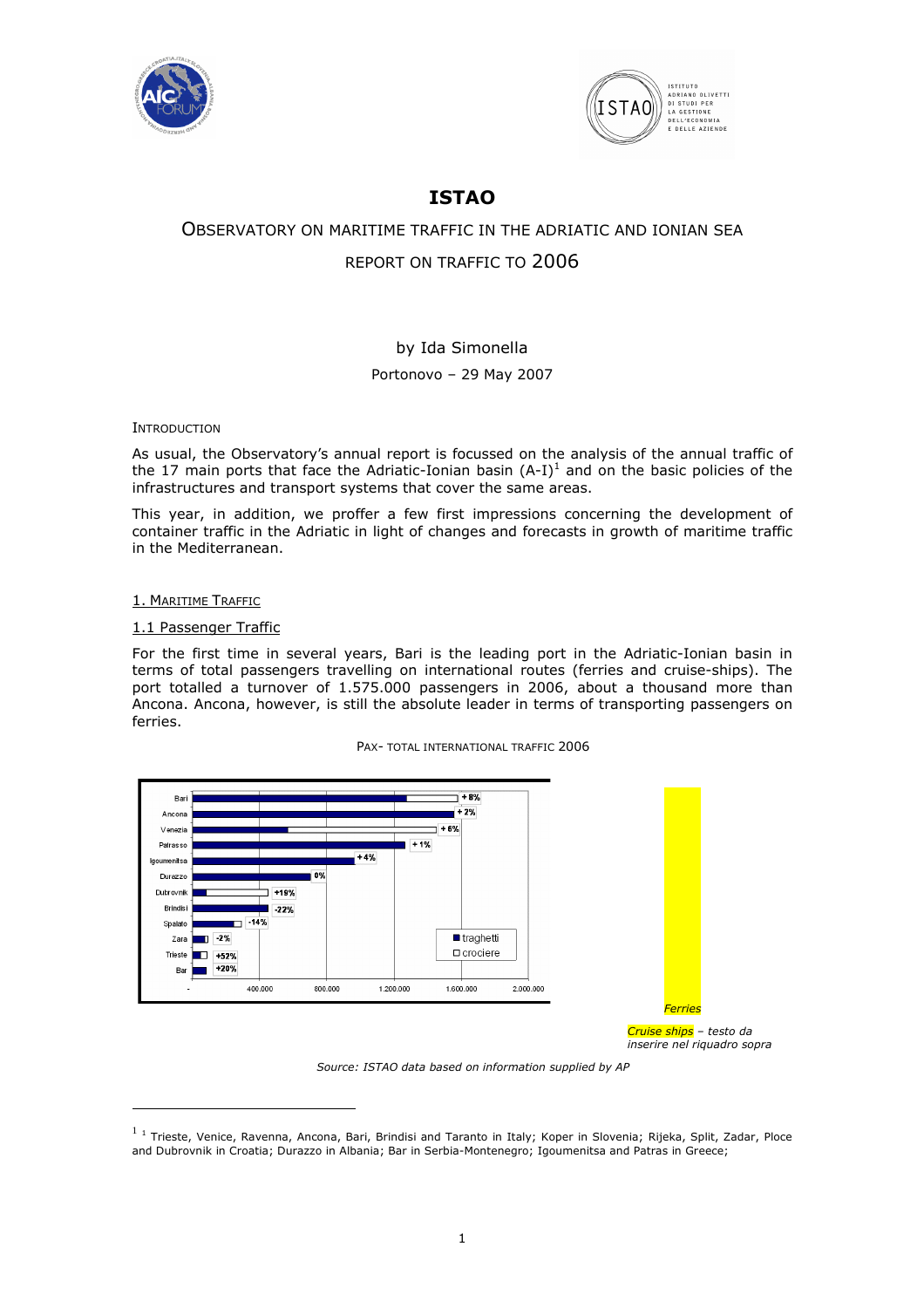

Bari's prime position is the result of systematically greater development than Ancona in recent years. Not only has Bari become an important port in the cruise sector, it has also expanded considerably in the ferry sector, thereby also eating away at Brindisi's share of the market.

However, all the main ports are expanding in line with the development of the cruise ship sector.

The ports of the Western Adriatic (the only ones for which there is complete and comparable information) witnessed total traffic of 756.000 heavy goods vehicles and trailers, 95% of which on international routes connecting Italy with the Balkans and South-Eastern Europe (Greece and Turkey), and only 5% on the national coastal routes from Ravenna-Catania.

|                 | 2001    | 2002    | 2003    | 2004    | 2005    | 2006    |
|-----------------|---------|---------|---------|---------|---------|---------|
| <b>Trieste</b>  | 27%     | 26%     | 29%     | 32%     | 27%     | 27%     |
| Ancona          | 28%     | 28%     | 27%     | 27%     | 27%     | 26%     |
| Bari            | 15%     | 16%     | 16%     | 17%     | 21%     | 25%     |
| <b>Brindisi</b> | 11%     | 10%     | 15%     | 13%     | 11%     | 8%      |
| Ravenna         | 5%      | 5%      | 5%      | 5%      | 5%      | 5%      |
| Venezia         | 14%     | 14%     | 8%      | 6%      | 10%     | 9%      |
| TOT (%)         | 100%    | 100%    | 100%    | 100%    | 100%    | 100%    |
| Tot. ADR        | 706.808 | 740.878 | 746.476 | 719.266 | 736.620 | 756.019 |

MOVEMENT OF HGVS TO AND FROM ITALIAN PORTS

56% of the traffic relates to HGV's and trailers on ferries to and from Greece, 27% relates to traffic to and from Turkey, and 8% Albania. The number of HGV's to and from Croatia and Montenegro is minimal.

The ports on the Western Adriatic have over time developed and consolidated special ties with principal markets: Ancona with Greece (39% of the market), Trieste with Turkey (100% of the market), Bari and Brindisi with Albania (84% of the market).

Analysis of each sector of the passenger market shows the following trends:

- GREECE. In 2006, passenger traffic to and from Greece amounted to 2.4 million people, an increase compared with 2005. It has, however, been a stable market for several years (in 2004, the year of the Olympics there was a sudden decline), in which Ancona has progressively strengthened her share of the market (46%). The only port to have significantly lost passengers is Brindisi, whilst Bari has shown a distinct development in the sector.
- CROATIA. Traffic with Croatia (446.000) has shown a reduction of 3%. It should be noted, however, that these figures do not include the greater part of the lines that start up during the summer with fast ships common along the coast. Clearly, they represent fierce competition compared with normal shipping lines. Ancona is showing a decline in traffic (-7%), whilst still maintaining a prime place (almost 81% of traffic along normal lines).
- ALBANIA. Passengers travelling from Italy to the ports of Durazzo and Valona totalled 778.000, a figure which is comparable with the previous year. All the Italian ports, excluding Bari, have reduced their share of both the HGV and passenger sectors of the market.
- MONTENEGRO. Passenger traffic to and from Bar (amounting to 80,000 people) has increased by 30%, with marked expansion at Ancona and Bari.
- CRUISES. The boom in cruises continues. Venice reached a figure of 886 thousand passengers in 2006, an increase of 9%. Dubrovnik has witnessed an increase of 23% in the number of cruise passengers.

Source: ISTAO data based on information supplied by AP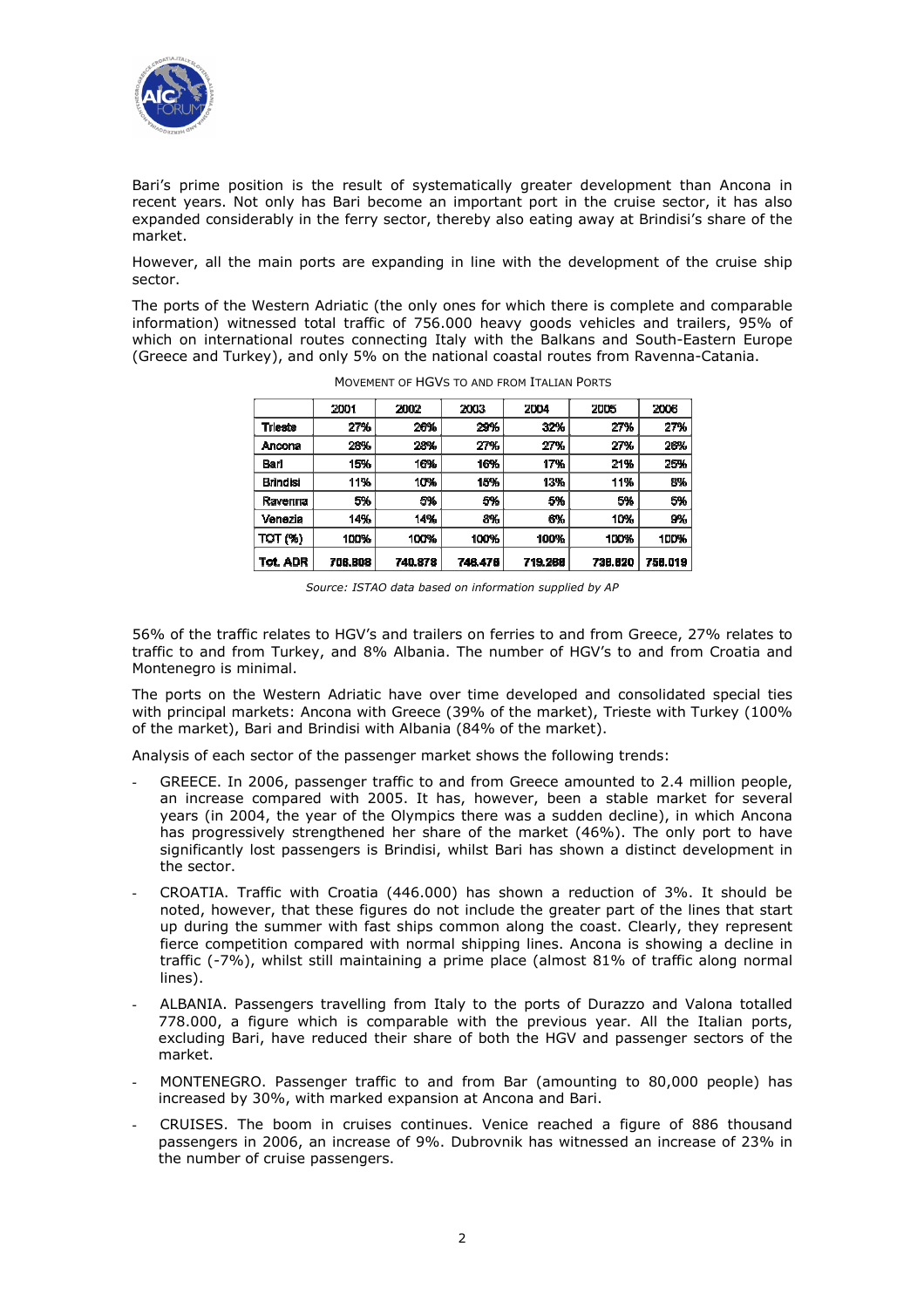

| Cruise Traffic in the Main A-I Ports During 2006 |  |  |
|--------------------------------------------------|--|--|
|--------------------------------------------------|--|--|

| Porto          | 2005    | Var % | 2006    | Var %  |
|----------------|---------|-------|---------|--------|
| Venezia        | 815.153 | 20%   | 885.664 | 9%     |
| Dubrovnik      | 297.466 | 14%   | 367 321 | 23%    |
| Bari           | 277.979 | 6%    | 303 388 | 9%     |
| <b>Trieste</b> |         |       | 50.000  | ns     |
| Spalato        | 47.315  | 39%   | 46.999  | -1%    |
| Zara           | 13.180  | 88%   | 19.739  | 50%    |
| Ancona         | 39.638  | 701%  | 18.916  | $-52%$ |

Source: ISTAO data based on information supplied by AP

#### 1. MARITIME TRAFFIC 2006

#### 1.2. Total freight traffic

In 2006, a total of 218 million tons of freight was shipped, an increase of 4.7% compared with the previous year. This is a more sustained increase than the +2.1% recorded in 2005.

Taranto, with over 49 million tons of freight, has for the first time become the main port of the A-I basin. The firm position of the Puglia based port can be attributed to the excellent place it has reached as a transhipment port in containerised traffic, and also to its consolidation of the market in solid bulk freight (especially iron and steel), in which it has prime place in Italy.

All ports in the area have witnessed a considerable increase in the total volume of traffic. The only exception is Rijeka, where a considerable reduction in the traffic of bulk liquid freight in 2006 has been recorded.



A-I PORTS – TOTAL FREIGHT TRAFFIC DURING 2006 AND % VAR. 2005/2006

Source: ISTAO data based on information supplied by AP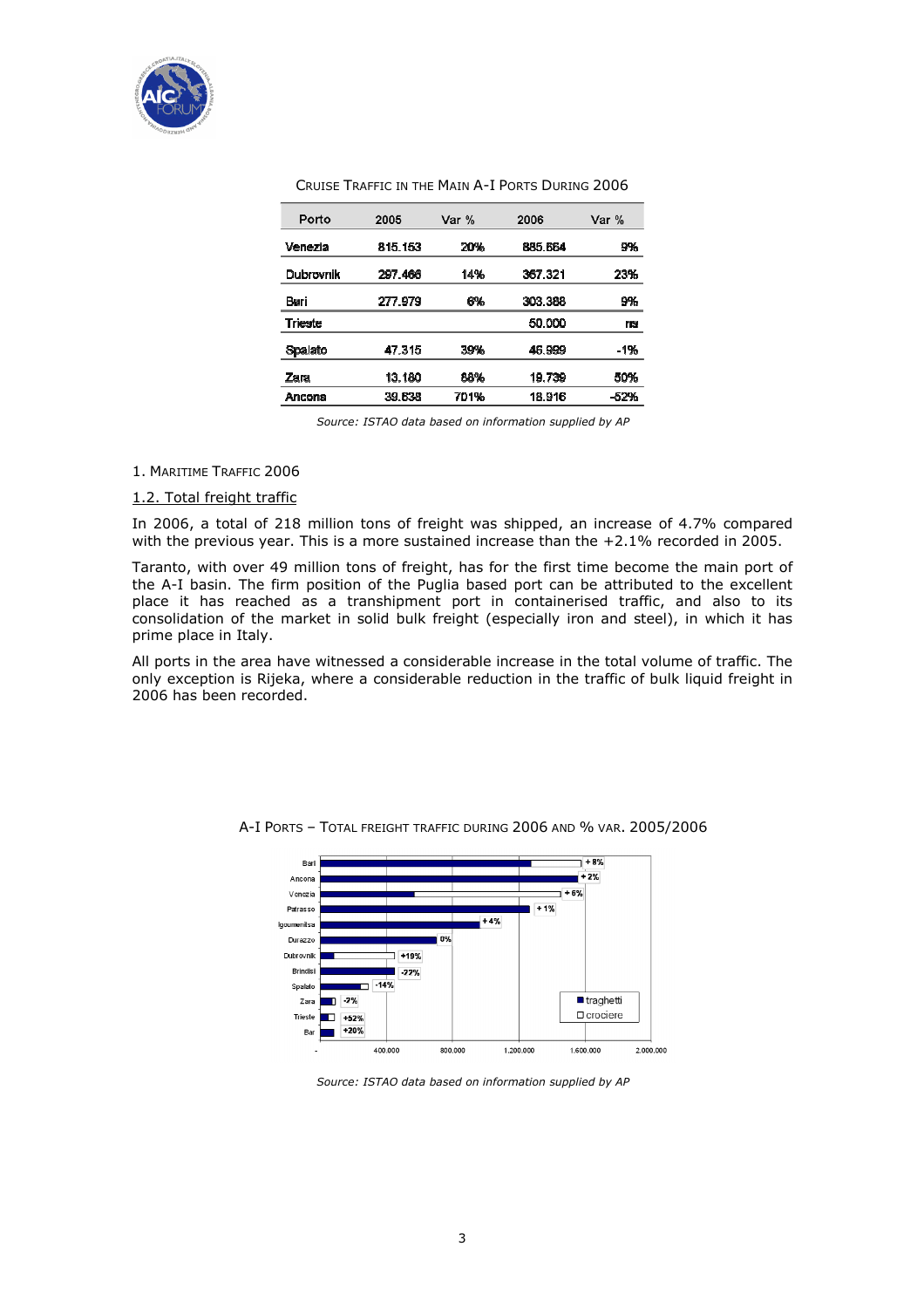

# 1.3. Container traffic

For the first time, in 2006, container traffic in the A-I area exceeded 2 million teus, (+16%). The increase was influenced by the port of Taranto (+24.4%), which considerably recouped losses recorded the previous year, but expansion in the Adriatic ports was also strong (+10%), as they benefited from the economic growth of the companies that face these coast-lines. The only port showing a decrease in traffic is Ravenna (-4%). Today, the Adriatic moves a total of 1.1 million teus (the same as a medium-large port such as La Spezia).



A-I PORTS – CONTAINERISED FREIGHT TRAFFIC IN 2006 AND % VAR. 2005/2006



It is necessary to make a few additional observations on containerised traffic and how competitivity of the ports changed during 2001-2006.

First, it must be stressed that the concentration of traffic has progressively moved towards the Northern Adriatic. In 2006, the ports of Venice, Trieste, Koper, and Rijeka bore 73% of container traffic in the Adriatic. This share has strengthened in the last five years: in 2001, in fact, these four ports handled 68% of total traffic. Ravenna and Ancona (where container traffic is loaded onto trains within the new dockyards at the port), substantially handle the same traffic as five years ago. In a dynamic market in general expansion, as is the case with container freight, this means the ports will become progressively more marginal.



TREND 2001-2006 CONTAINER TRAFFIC AT THE PRINCIPAL ADRIATIC PORTS

Source: ISTAO data based on information supplied by AP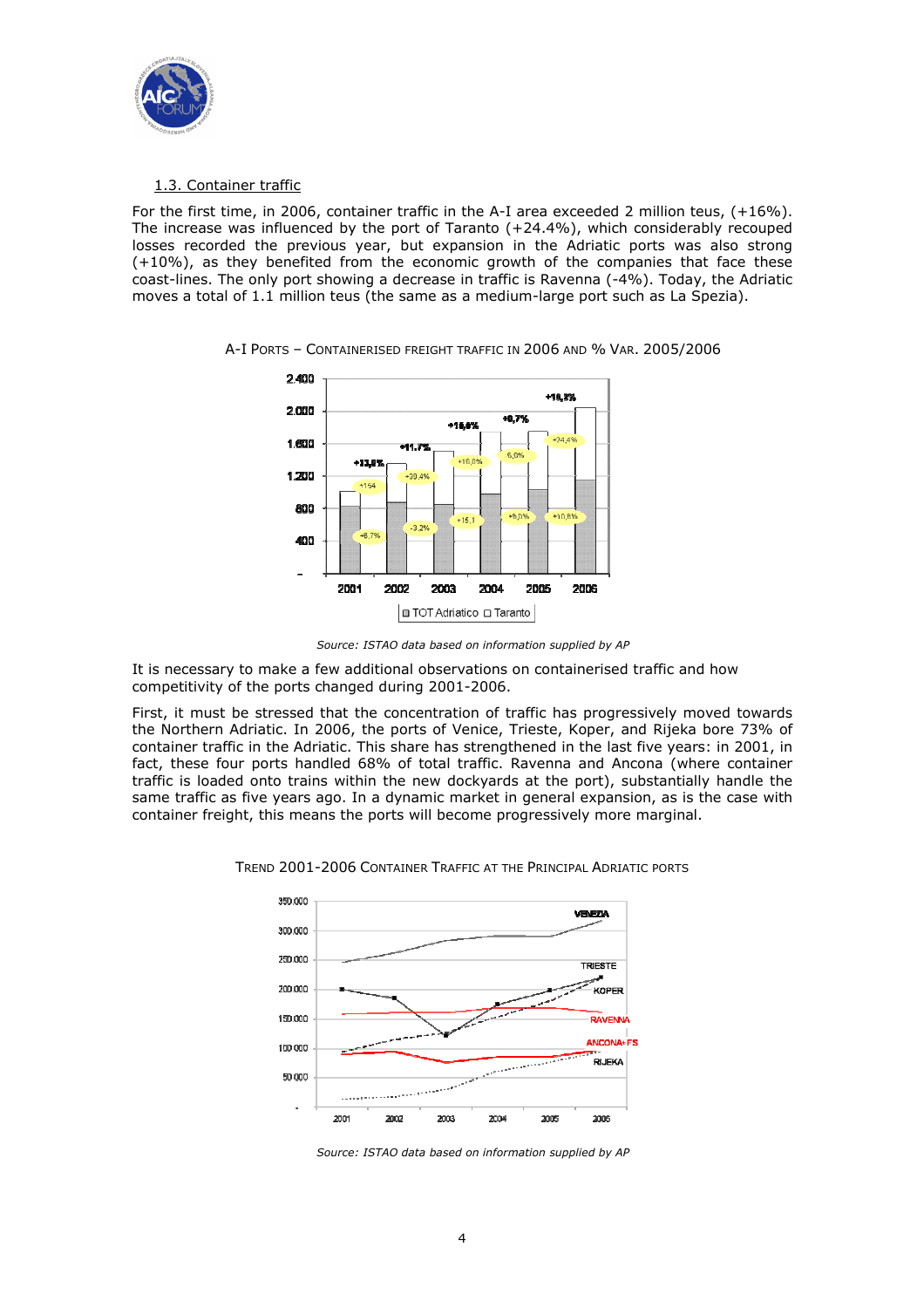

Furthermore, the dynamism of the Eastern Adriatic ports is evident. The table shows the rates of growth of the main ports in the basin during 2002-2006. Apart from the already mentioned phenomenon of Taranto, which only in recent years has become one of the major transhipment ports of the Mediterranean, the ports that have shown the greatest expansion are Koper and Rijeka. Koper, in particular, has now caught up with a traditionally healthy port such as Trieste.

> CONTAINERISED FREIGHT TRAFFIC IN .000 TEUS IN THE MAIN A-I PORTS AND VAR. 2002-2006

#### Source: ISTAO data based on information supplied by AP

Clearly, there are various and complex reasons for this success. One of these is, without doubt, the ability of managers to handle the demand for transport and logistics which is gradually moving towards Central-Eastern Europe, where the businesses of traditionally more developed countries (France, Germany, Italy) have centred much of their production and where, independently, new enterprises are coming into existence, also as a result of the felicitous effects on national economies of gradual integration into the Eu. The ports of the Upper Adriatic (and those of the Baltic on the northern front), traditionally marginal in relation to the principal routes of transport and logistics systems, could, nonetheless, play a new and more active role.

2. POLICIES OF THE INFRASTRUCTURES AND TRANSPORT SYSTEMS IN THE A-I AREA: UPDATE

As regards what has been stated in the previous edition of this report, new European policies on the infrastructures and transport systems that affect the area have extended to enhancing access to financial resources for realising the project for "Motorways of the sea".

Before going into these developments in detail, the principal projects linked to the infrastructure and transport systems that affect the A-I area need to be recalled and borne in mind:

- On the Northern Adriatic front, the most important initiatives concern Corridor V and the high priority project for the train link Lyon-Trieste-Divaca-Ljublijana-Budapest. On the Italian front, many projects are already under way, (including the modernisation of the stretch of the A4 motorway between Turin and Trieste, a high priority project of the Italian Government). It should be completed by 2020.
- In the Southern Adriatic, various studies have been undertaken on the realisation of the Corridor VIII railway line which would link Bari and Brindisi with the Black Sea, passing through Albania, FYR Macedonia and Bulgaria. The Meridian Corridor, a project which is heavily sponsored by Italian interests, will join up with this route, which would extend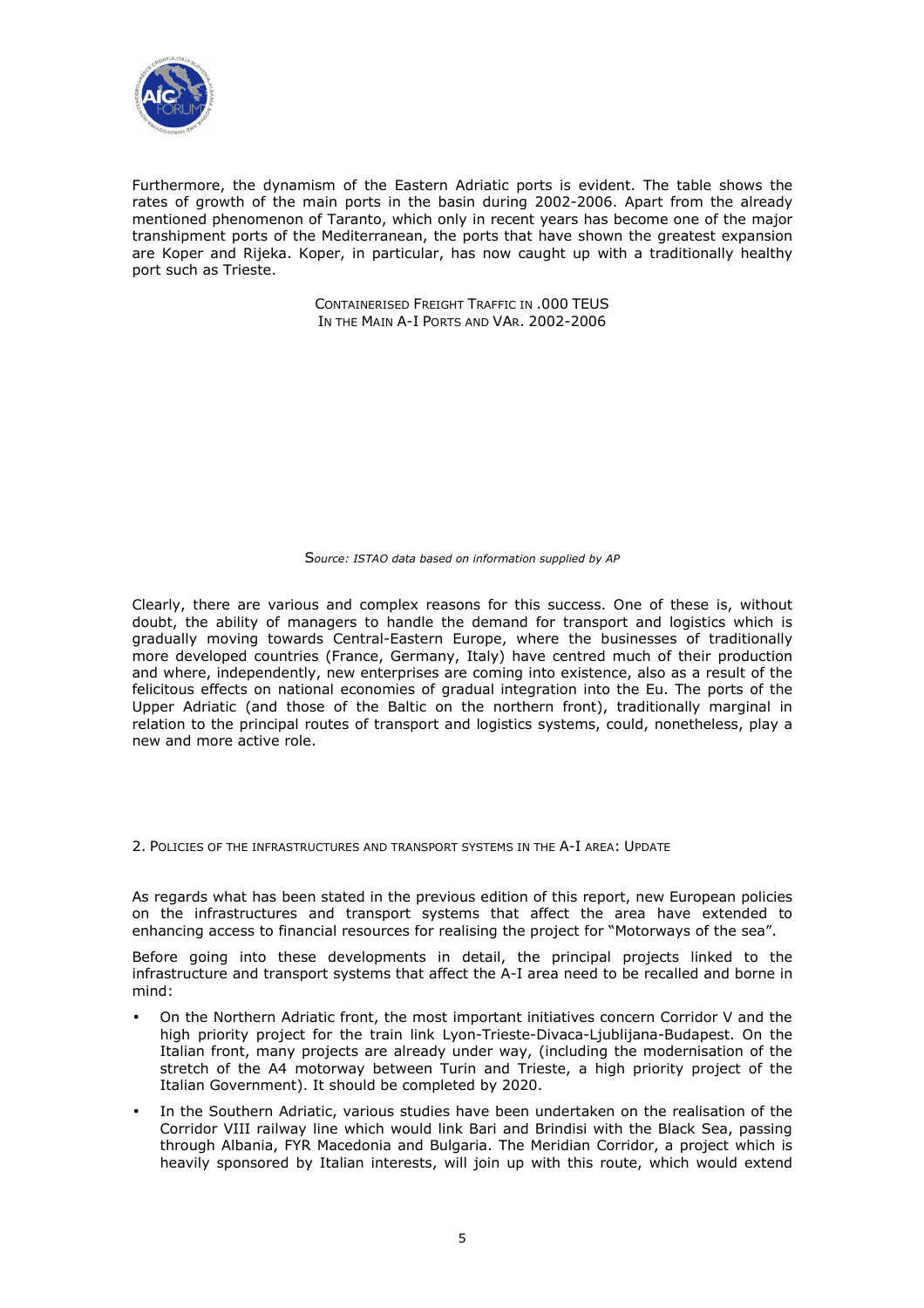

Corridor VIII westwards towards Spain, and to the South East of the Mediterranean to the Near East.

THE MERIDIAN CORRIDOR

Although this initiative is an opportunity to relaunch the Mediterranean and Southern Italy as logistical platforms in the heart of Europe, it also has the drawback of not having found dedicated financial funding in Europe.

o On the eastern front of the Adriatic, there are still plans to extend the transeuropean transport network to countries on the boundaries of the Eu. A general outline of extensions



to the main routes is shown in the map below, which also illustrates the gradual move eastwards of Eu policies in terms of infrastructure and transport systems.

o TEN-T EXTENTION (PRINCIPAL ROUTES)



There are 46 priority projects for the countries that face the A-I basin (Balkanic countries and Albania), of which 30 will be ready by 2010, and would fall within the range of Corridor VIII, Corridor X, and route C of Corridor V.

The "Motorway of the Sea" project could have a strong boost thanks to Marco Polo II, which unlike the first edition, has found specific capital in terms of projects and financial resources dedicated to its development.

The ultimate goals of the Marco Polo II programme are to reduce road congestion, improve the effects on the environment of transport systems, and to extend intermodal transport thus contributing to creating an efficient and sustainable transport system.

To do this it will exploit: 1) initiatives on transport method, in other words, supporting new services in off-the-road freight transport markets; 2) catalysing initiatives, i.e. funds for off the road freight transport solutions; 3) initiatives centred on simple understanding: supporting initiatives that improve co-operation, and sharing know-how in a transport and logistics industry that is becoming increasingly more complex.

l

The project known as Marco Polo II, which explicitly supports the development of the Motorways of the Sea projects, will begin this year. The TEN-T and Marco Polo projects for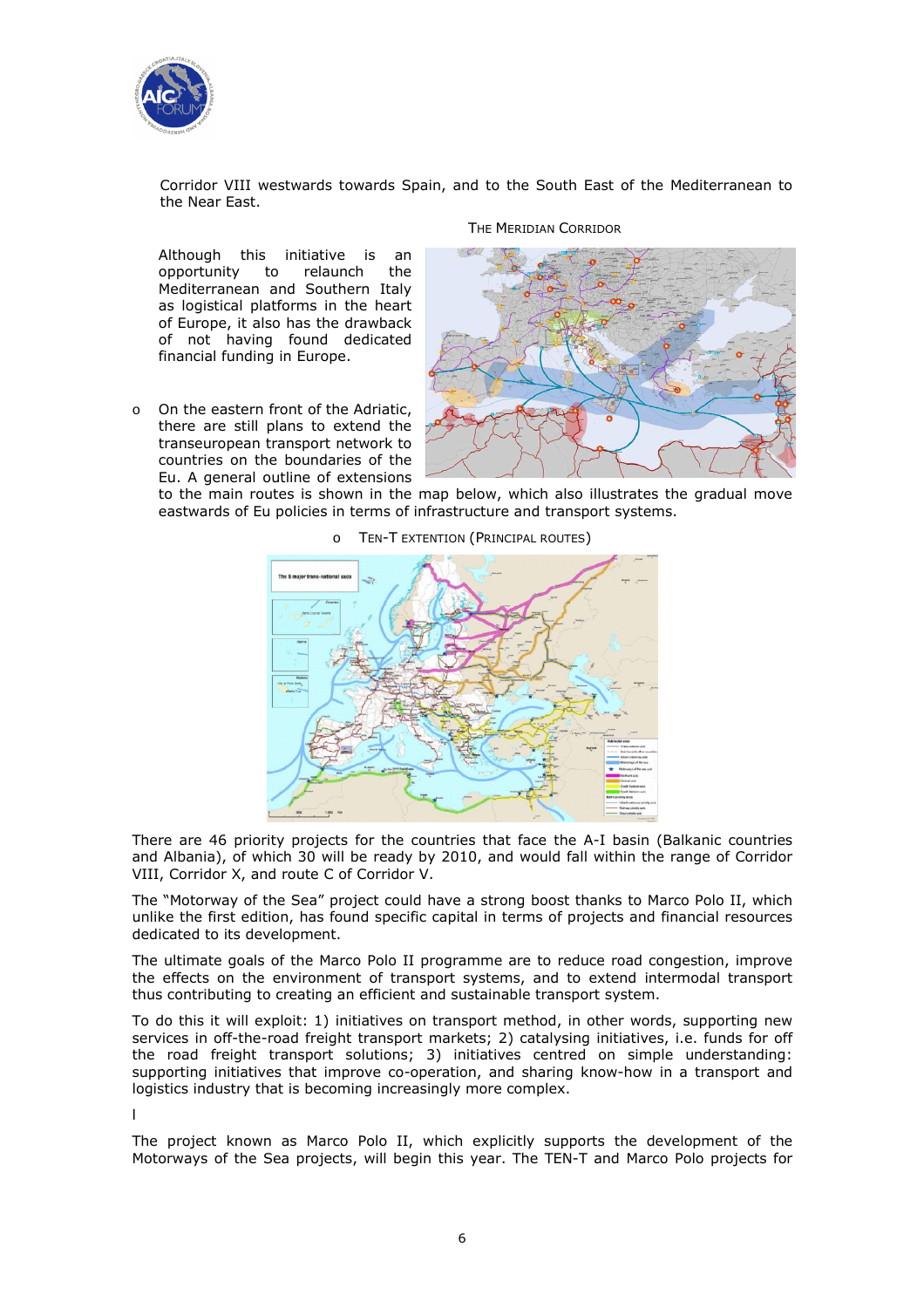

Motorways of the Sea do not overlap as they function on different levels, and in any event are complementary. The project for Transeuropean Transport Networks has as its principal aim the development of strategic infrastructures and the creation of a network of transport, and in order to do this it is essentially "managed" by the public sector. The Marco Polo programme mainly supports the introduction of transport services (and only in part the supporting infrastructures), and new routes dedicated to Motorways of the Sea. Above all, it is aimed at the private sector, i.e. at those who intend to set up new services.

### 3. CONCLUSION: PROSPECTS FOR DEVELOPMENT OF THE ADRIATIC

It can be said that the assessments made every year on the prospects of development in relation to each of the sub-districts of the basin have been confirmed:

- The Northern Adriatic appears to be consolidating due both to dedicated infrastructure initiatives and to the natural strength of its ports in handling mostly container traffic.
- The Southern Adriatic is reinforced by the presence of a port like Taranto, and by the dynamism of Bari, but also by institutions that plan development in the area via the Corridor VIII and Meridian Corridor programmes. The main drawback lies in the lack of dedicated financial resources.
- The Mid-Adriatic lacks even the interest of national and international institutions, which appears to be a greater drawback than lack of financial resources, if one considers that Ancona and the Mid-Adriatic play a crucial role in the integration of Northern and Southern Europe. The routes that connect Ancona to the Balkans and Greece are natural "Motorways of the sea", acknowledged by the market as highly competitive.

In general terms, it needs to be stressed that the Adriatic could open up to new opportunities for development, especially in the container freight sector.

The expansion of international commercial traffic, the development and centrality of China and India in world maritime traffic, and the doubling in size of the Suez Canal which will enable vast motherships to enter the Mediterranean, give an insight into the extent of future expansion of maritime transport even in the Mediterranean,

In particular, it is forecast that more sustained expansion will occur in the Eastern Mediterranean (chiefly Turkey) and in the Black Sea where in the next 6 or 7 years it is forecast that container traffic will increase by 24-25% a year, double the rate of the Central or Western Mediterranean.